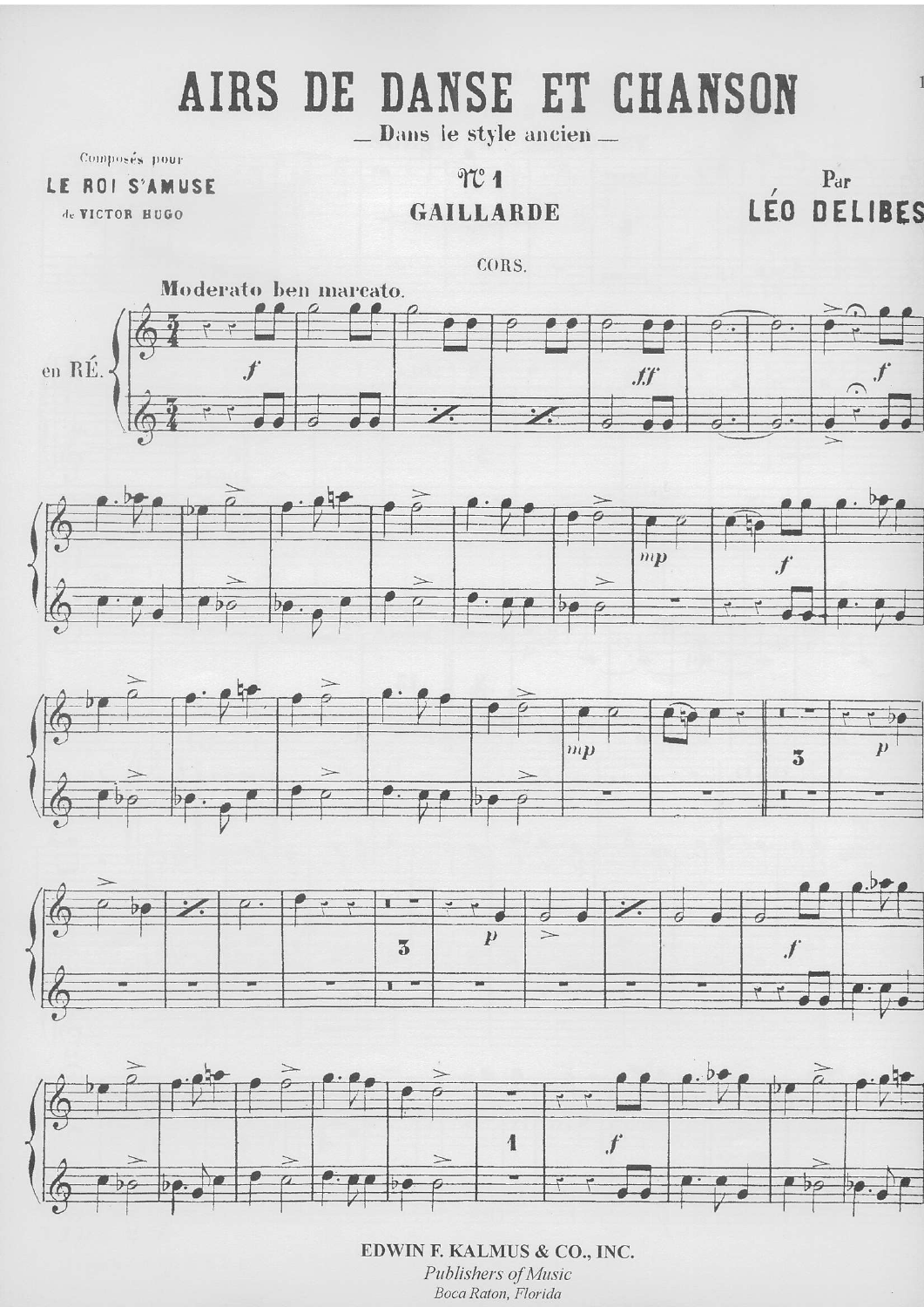







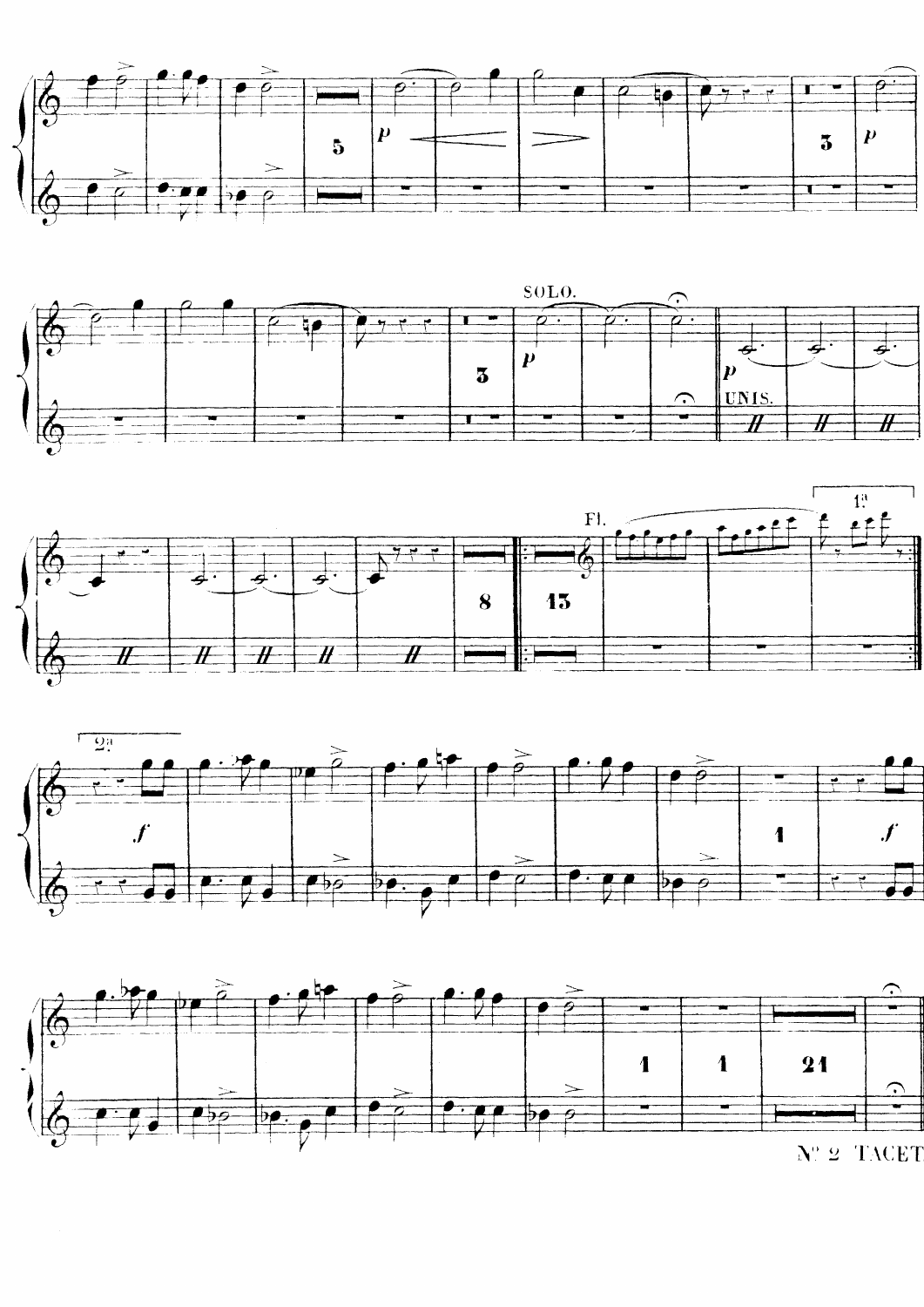





<sup>(1)</sup> Coupures ad lift de  $A, \lambda, B$ .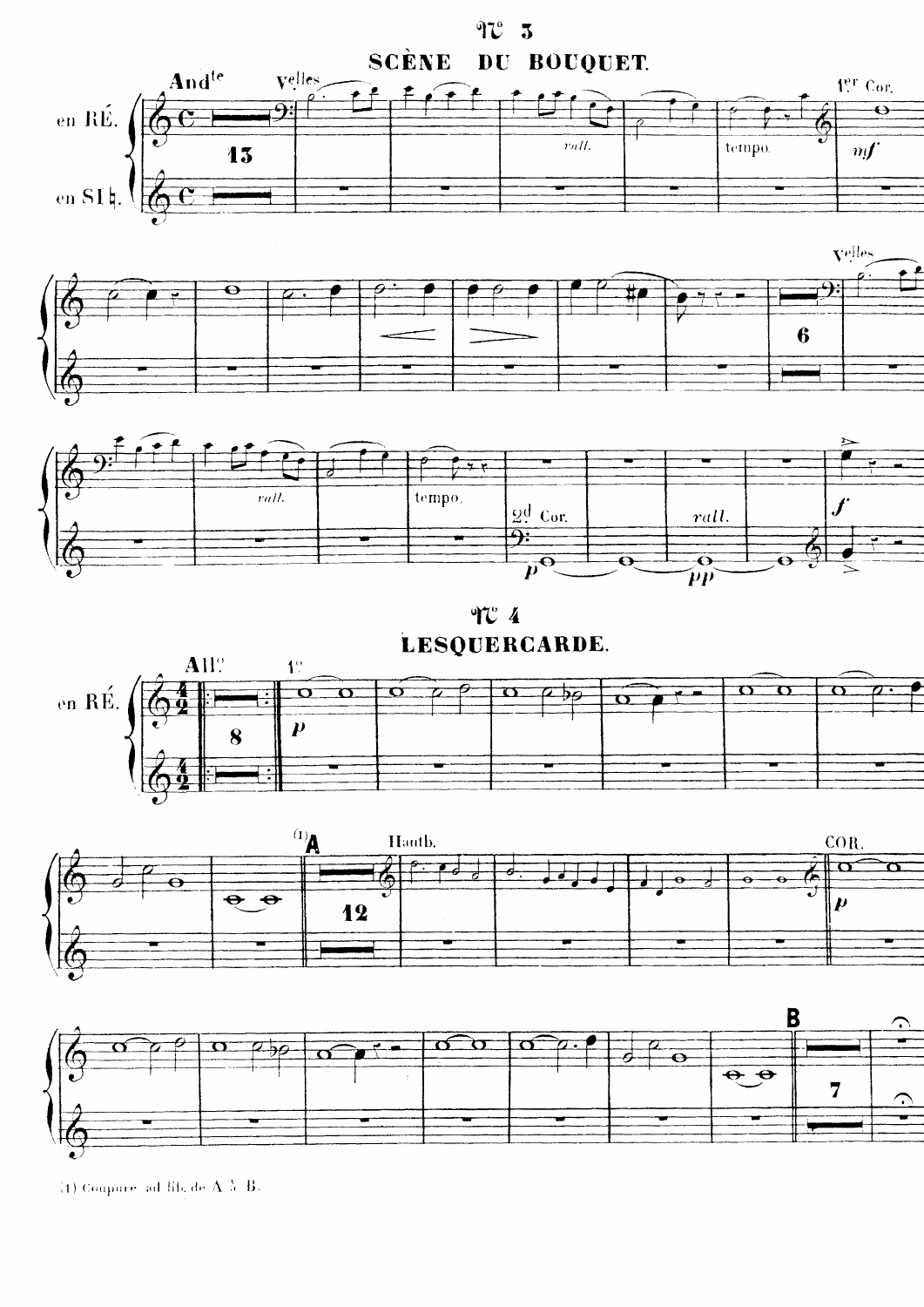$TC<sub>5</sub>$ MADRIGAL.

 $\mathcal{A}(\mathcal{A})$  and  $\mathcal{A}(\mathcal{A})$  and  $\mathcal{A}(\mathcal{A})$ 



 $\mathfrak{N}$  6 PASSEPIED.